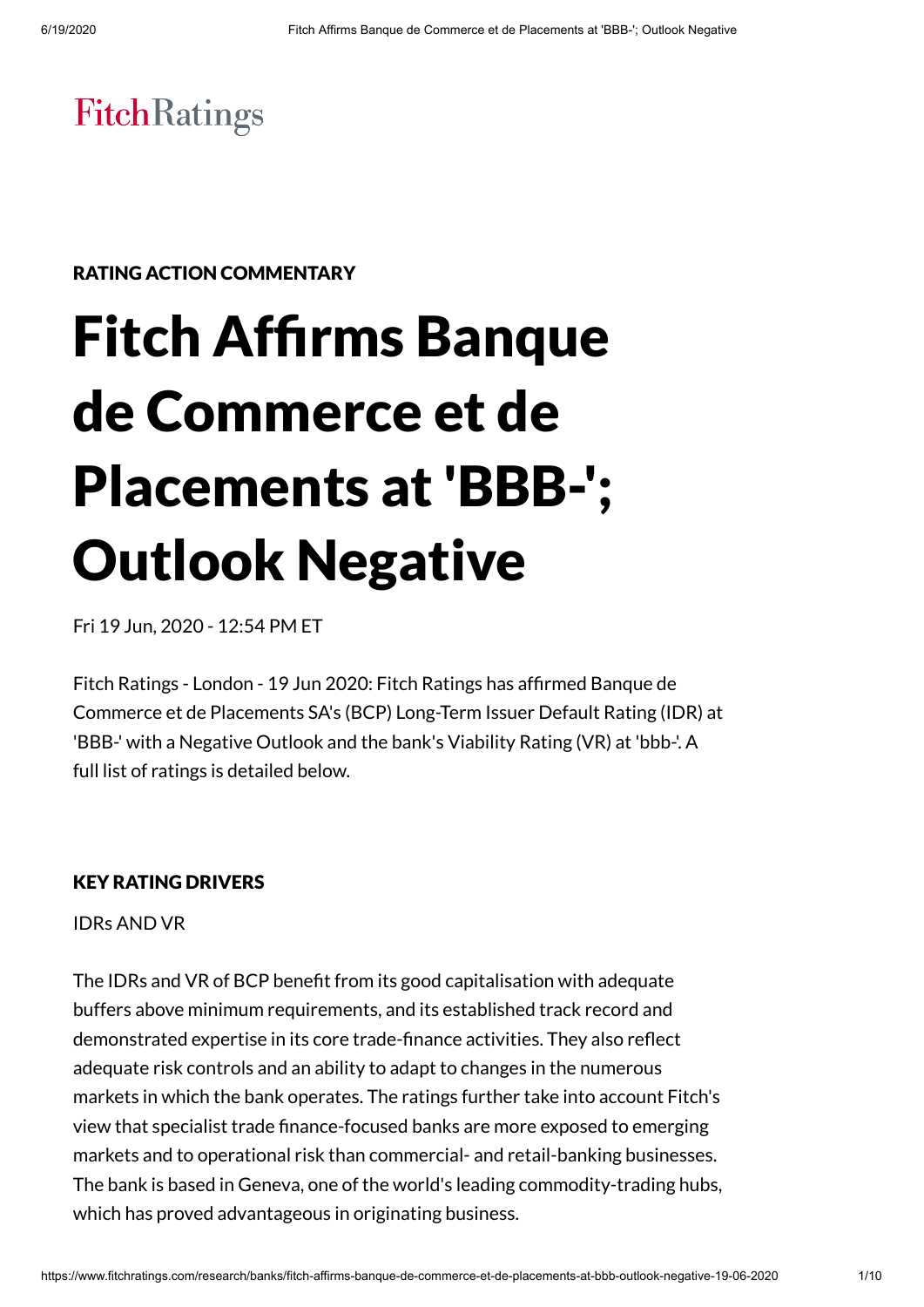The Negative Outlook on BCP's Long-Term IDR reflects our view that the fallout from the pandemic creates downside risks to our assessment of BCP's financial profile, particularly from lower revenue and the heightened risk of impairment losses, both of which could erode capitalisation and drive business volatility. At the same time, we believe that the ratings of BCP have some headroom to absorb moderate deterioration of its financial profile due to the pandemic. This is supported by BCP's consistent through-the-cycle execution record, conservative risk appetite and adequate capital base, all of which support the rating at its current level.

Fitch expects global economic growth to decline sharply in 2020 due to the economic and financial-market fallout from the pandemic. Fitch's baseline forecast sees global GDP falling 4.6% in 2020, followed by a recovery in 2021. We also expect the economies of the largest emerging markets to shrink 1.7% for 2020. This expectation is based on the crisis being broadly contained by 2H20, with material downside risk to these economic forecasts.

BCP's ratings are constrained by the company profile given the risks inherent in trade-finance activities, especially taking into account the bank's moderate size, niche franchise and high credit-risk concentrations. The bank's trade financefocused business model is highly sensitive to exogenous risks, such as geopolitical developments and commodity-price volatility. It is also significantly exposed to operational risk, such as fraud and compliance, given the countries in which it operates, which are a mix of developed and emerging markets.

We believe that a prolonged downturn due to the pandemic could put pressure on BCP's structural profitability, and therefore the bank's business model, in the medium term. BCP's ancillary wealth management and treasury activities provide some revenue diversification but some of them, such as proprietary foreign-exchange and fixed-income trading, can result in earnings volatility.

Risks are well-managed, supported by the bespoke structuring of commodity nance transactions, internal-risk limits that are subject to regular monitoring, and highly experienced staff with a sound knowledge of both key markets and the client base. BCP's impaired loans ratio can be volatile, reflecting high sensitivity to event risk from large business concentrations by obligor, industry and geography. BCP's non-performing asset ratio (including loan and non-loan exposures) was 1.2% at end-2019 but we estimate it roughly doubled to date in 2020 due to two large single impairment cases in 2Q20. The ratio still compares adequately with trade-finance peers'. Impaired loans are proactively and regularly monitored by management and provisioning is adequate.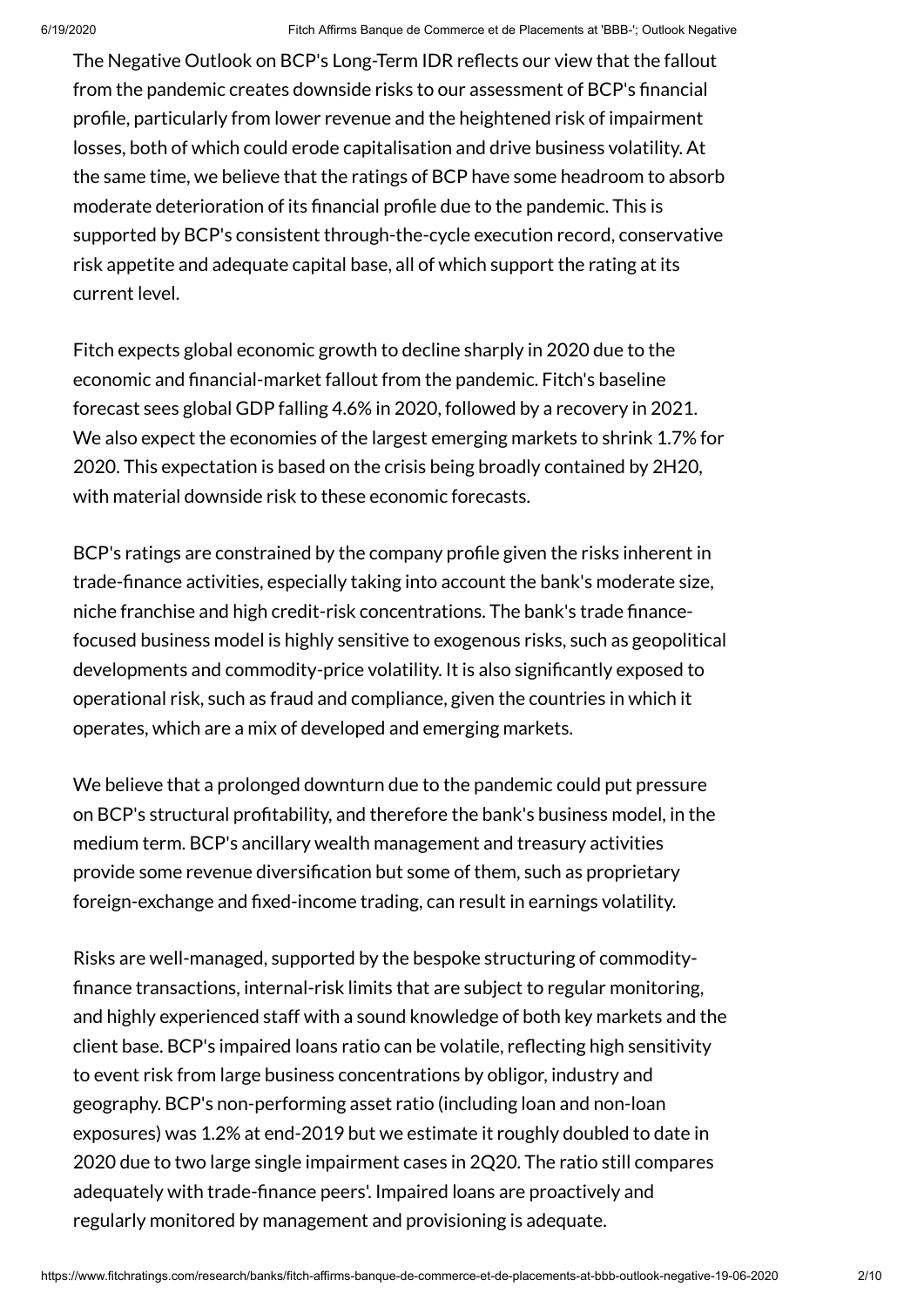Performance is satisfactory but can be variable over economic cycles, and earnings are dependent on maintaining strong business volumes, reflecting typically thin trade-finance margins. Operating profit declined in 2019 to CHF31 million (2018: CHF49 million), although pre-tax profit was stable year on year at CHF41 million due to the release of a tax provision in 2019. The drop in operating profit reflects the cessation of business intermediation in its niche markets midway through 2018 and greater US dollar swap costs. 2020 performance will be under pressure from lower trade revenues and increased loan impairment charges. Management expects BCP to be profitable for the full year although this assumption is sensitive to the risk of new impairment cases, in particular. Revenue fluctuations are partly mitigated by firm cost control and cost efficiency compares well with trade finance-focused peers'.

Similarly to other trade-finance banks, capitalisation is highly sensitive to shocks given the bank's concentration and operational risks, and the negative trend that we have assigned to this factor reflects our view of the increased risk of large, capital-eroding losses due to the pandemic. BCP's CET1 ratio of 14% at end-2019 was in line with trade finance peers' and provides adequate buffers above regulatory minimum requirements (10.5% minimum total capital ratio). Fitch's assessment of capitalisation is also supported by our expectation that the shortterm nature of BCP's credit exposures, combined with a lower risk appetite than at other rated trade- finance peers, would enable BCP to swiftly de-leverage its balance sheet if needed, although significant deleveraging and reduced business volumes could damage the franchise. BCP reported a healthy Basel III leverage ratio of 11% at end-2019.

BCP relies mainly on short-term interbank borrowing as well as corporate deposits from long-standing trade-finance customers. The funding base is mainly in foreign currency (euros and US dollar), concentrated and short-term, although the bank also accesses medium-term funding via bilateral borrowing and repos. Our assessment of funding and liquidity benefits from BCP's liquid asset base given the short-term nature of the bank's trade-finance assets and fairly large holdings of liquid assets.

# SUPPORT RATING

BCP is 69%-owned by Borak SA, a holding company controlled by the Turkish Karamehmet family, and Yapi ve Kredi Bankasi A.S. (YKB; B+/Negative/b+) is the minority owner. We believe that BCP's owners would be the primary source of external support if needed and base the Support Rating on our view of the likelihood of support from YKB, because Borak SA's ability to support BCP cannot be determined reliably.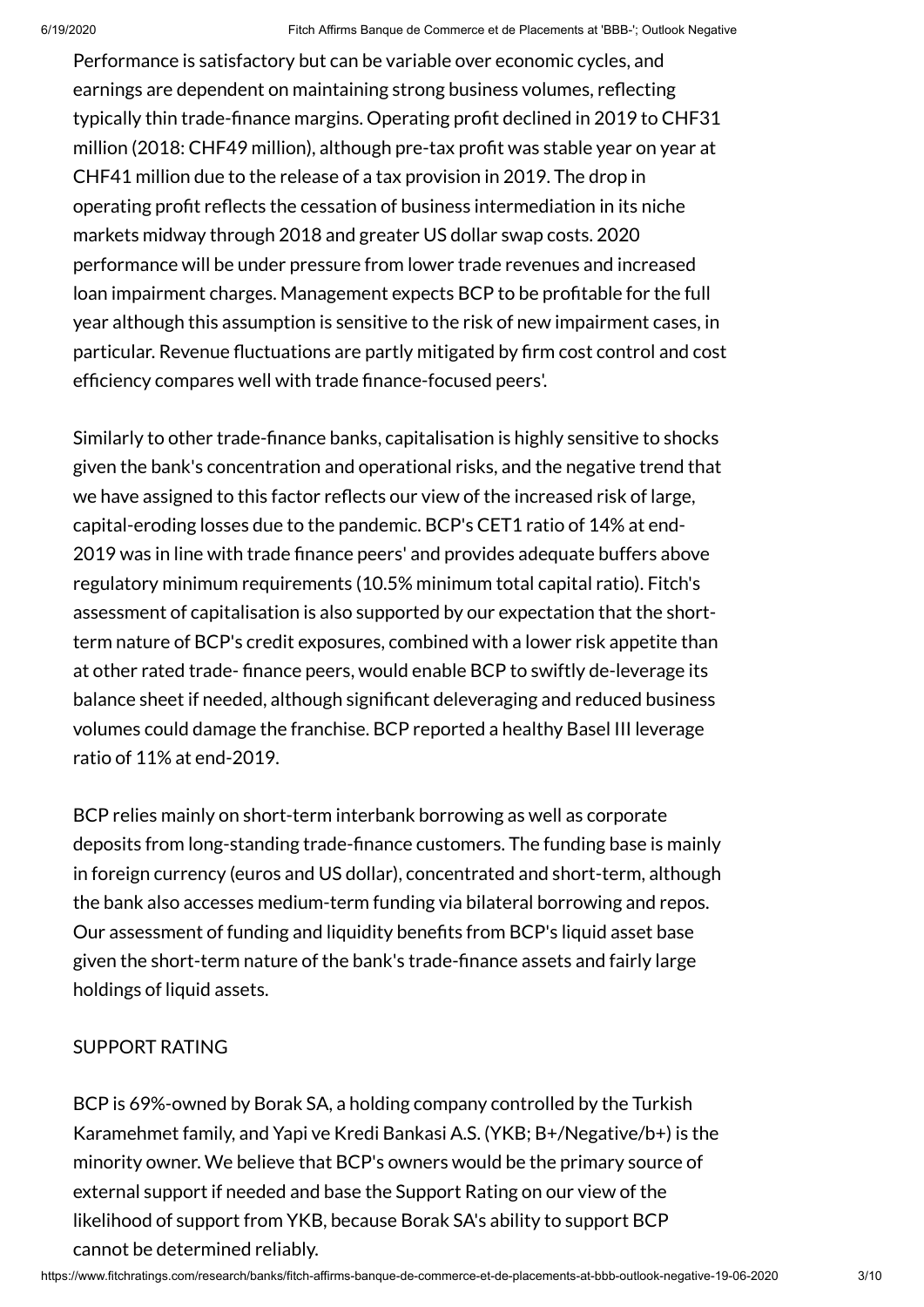In Fitch's view, the probability of YKB providing support for BCP in case of need is possible but cannot be relied on, reflecting YKB's weak credit profile compared with BCP's as well as BCP's limited synergies with the YKB group.

# RATING SENSITIVITIES

Factors that could, individually or collectively, lead to negative rating action/downgrade:

The most immediate downside risk to BCP's ratings is the economic and nancial-market fallout arising from the coronavirus outbreak as this represents a clear risk to our assessment of management and strategy, business model, earnings, asset quality and capitalisation.

The ratings could be downgraded if the bank's capital ratios weaken below 13% for a sustained period, or if we believe that efforts to maintain capitalisation by reducing risk-weighted assets result in lasting damage to BCP's franchise. Negative ratings pressure would also arise if management's solid record is undermined, for example, by a sharp decline in revenue or by material operational or credit losses beyond the new impairment cases that have arisen to date in 2020.

A strategic shift towards higher-risk exposures or increased concentrations in more volatile markets could also result in a downgrade, although this is not our base case given the bank's stable track record.

Factors that could, individually or collectively, lead to positive rating action/upgrade:

The Outlook may be revised to Stable and the ratings affirmed if the impact of the pandemic on the global economy is short-lived and if BCP emerges from the stress with adequate capitalistion and an intact franchise within the bank's niche activities.

The bank's VR and IDRs are high relative to other Fitch-rated specialist trade nance banks', and constrained by the bank's business model, resulting in limited upside for the ratings in the event BCP is able to withstand rating pressure arising from the pandemic. However, maintaining sound asset quality and a strengthening of BCP's earnings and core capital base could be moderately positive for the bank.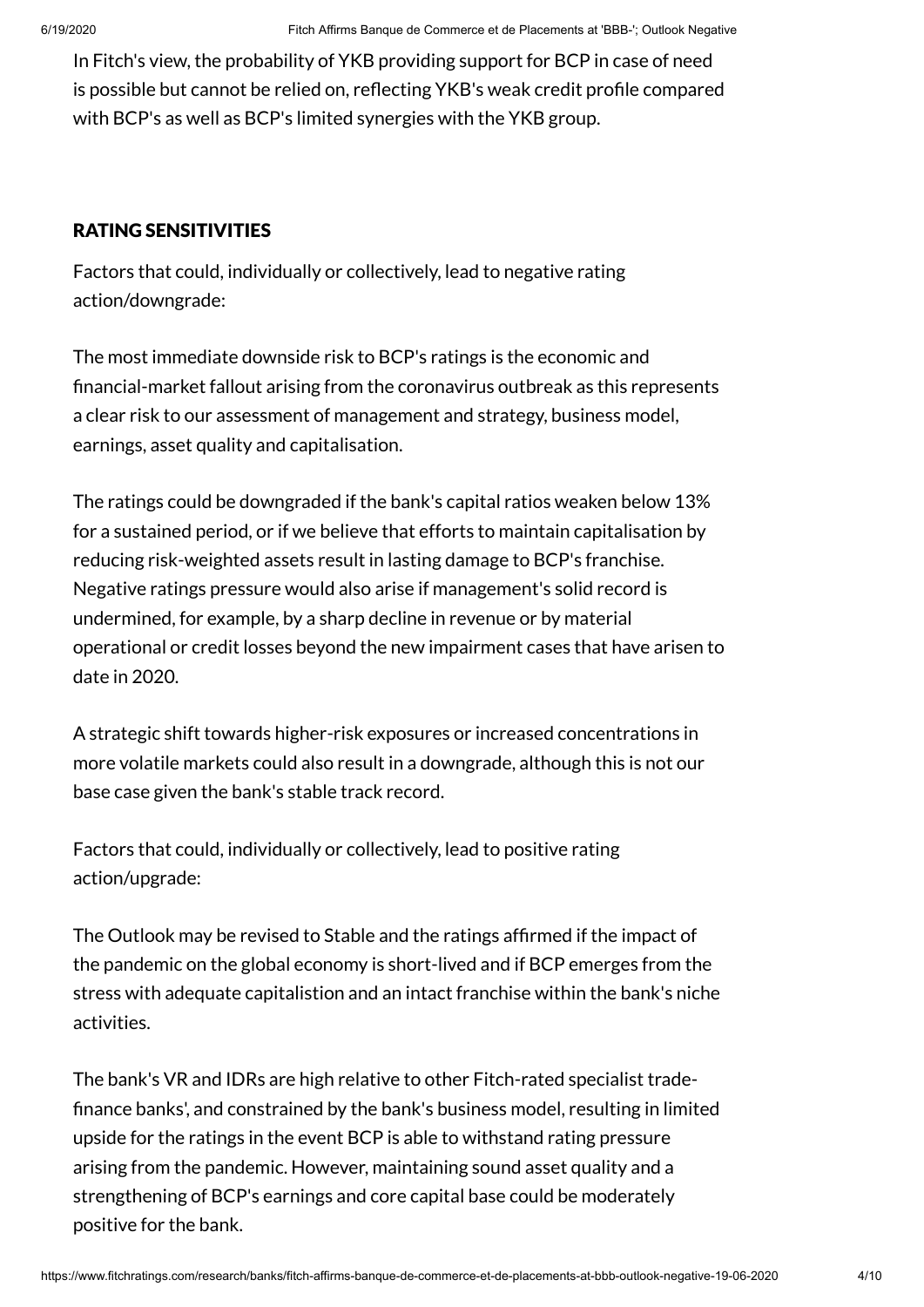BCP's Support Rating could be upgraded if there is a positive change in Fitch's view of both YKB's ability and, especially, propensity to support BCP.

#### BEST/WORST CASE RATING SCENARIO

International scale credit ratings of Financial Institutions issuers have a best-case rating upgrade scenario (defined as the 99th percentile of rating transitions, measured in a positive direction) of three notches over a three-year rating horizon; and a worst-case rating downgrade scenario (defined as the 99th percentile of rating transitions, measured in a negative direction) of four notches over three years. The complete span of best- and worst-case scenario credit ratings for all rating categories ranges from 'AAA' to 'D'. Best- and worst-case scenario credit ratings are based on historical performance. For more information about the methodology used to determine sector-specific best- and worst-case scenario credit ratings, visit

https://www.fitchratings.com/site/re/10111579.

# REFERENCES FOR SUBSTANTIALLY MATERIAL SOURCE CITED AS KEY DRIVER OF RATING

The principal sources of information used in the analysis are described in the Applicable Criteria.

# ESG CONSIDERATIONS

The highest level of ESG credit relevance, if present, is a score of 3. This means ESG issues are credit-neutral or have only a minimal credit impact on the entity(ies), either due to their nature or to the way in which they are being managed by the entity(ies). For more information on Fitch's ESG Relevance Scores, visit www.fitchratings.com/esg.

# RATING ACTIONS

| <b>ENTITY/DEBT</b>                              | <b>RATING</b> |                                    |          |
|-------------------------------------------------|---------------|------------------------------------|----------|
| Banque de<br>Commerce et<br>de Placements<br>SA | LT IDR        | <b>BBB-Rating Outlook Negative</b> | Affirmed |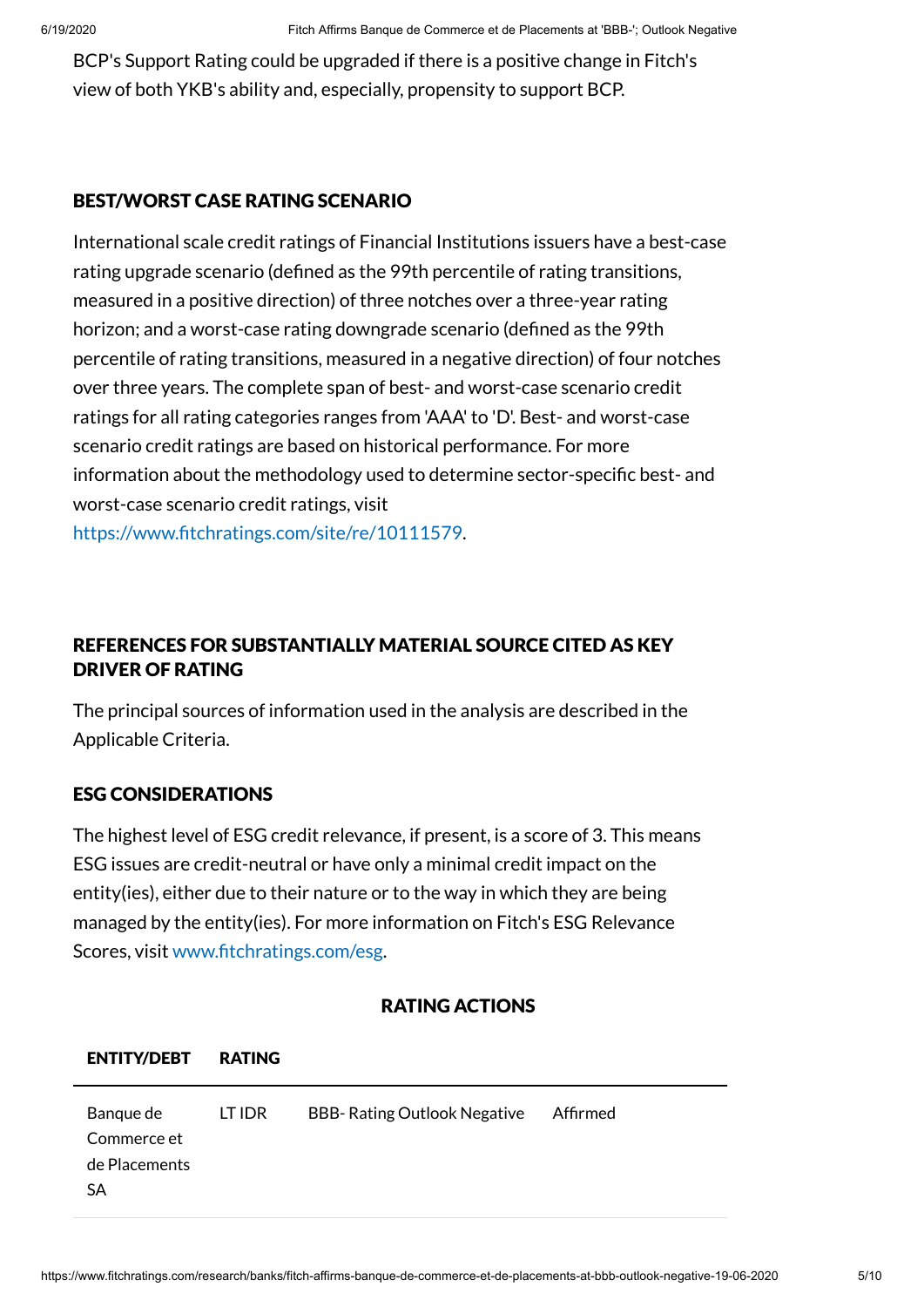6/19/2020 Fitch Affirms Banque de Commerce et de Placements at 'BBB-'; Outlook Negative

| <b>ENTITY/DEBT RATING</b> |           |      |          |
|---------------------------|-----------|------|----------|
|                           | STIDR F3  |      | Affirmed |
|                           | Viability | bbb- | Affirmed |
|                           | Support 5 |      | Affirmed |

#### VIEW ADDITIONAL RATING DETAILS

#### FITCH RATINGS ANALYSTS

#### **Krista Davies**

**Director** Primary Rating Analyst +44 20 3530 1579 Fitch Ratings Ltd 30 North Colonnade, Canary Wharf London E14 5GN

#### **Gianluca Romeo**

**Director** Secondary Rating Analyst +39 02 879087 201

# **Konstantin Yakimovich**

Senior Director Committee Chairperson +44 20 3530 1789

#### MEDIA CONTACTS

**Louisa Williams** London +44 20 3530 2452 louisa.williams@thefitchgroup.com

Additional information is available on www.fitchratings.com

#### APPLICABLE CRITERIA

Bank Rating Criteria (pub. 28 Feb 2020) (including rating [assumption](https://www.fitchratings.com/research/banks/bank-rating-criteria-28-02-2020) sensitivity)

#### ADDITIONAL DISCLOSURES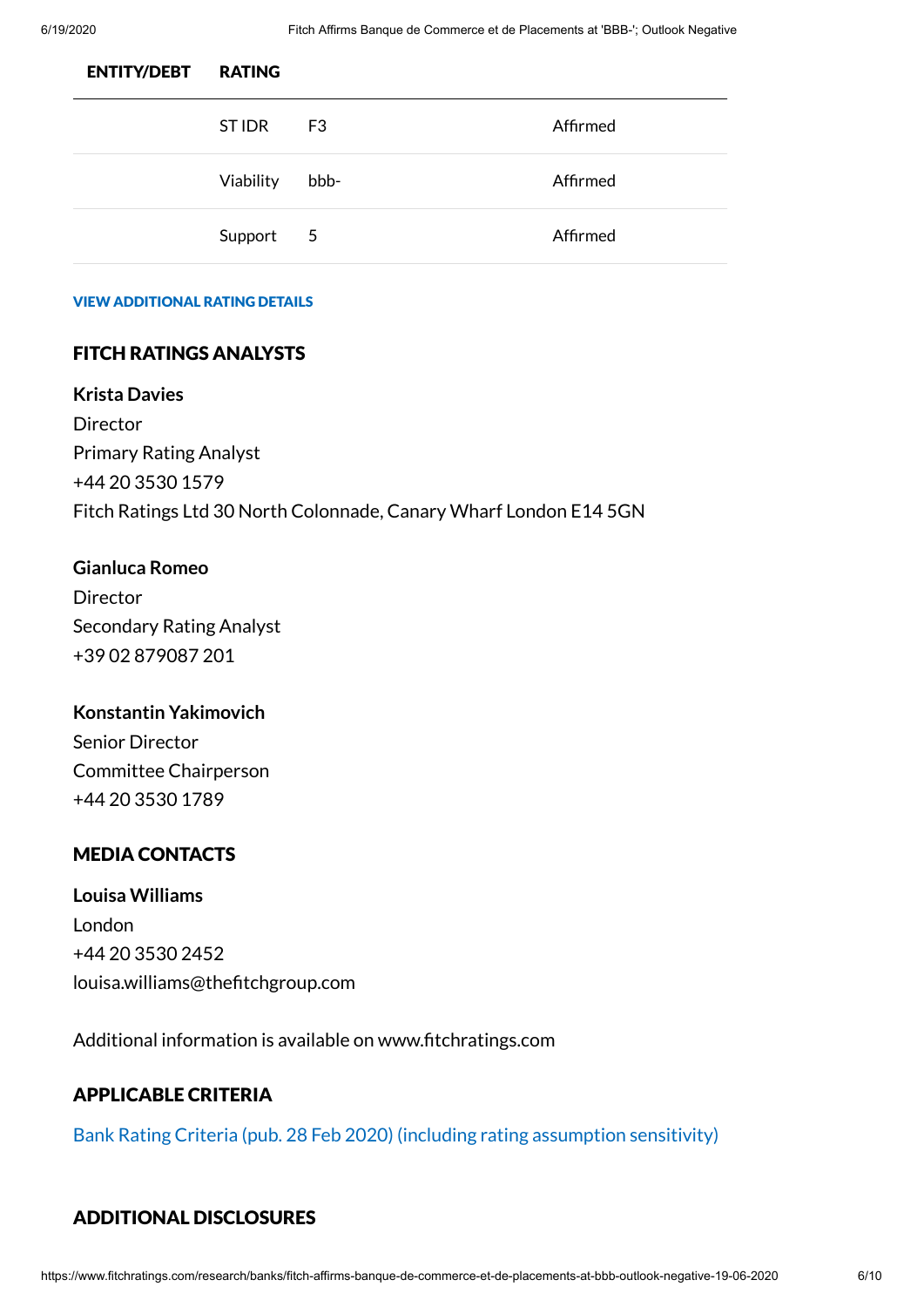[Dodd-Frank](https://www.fitchratings.com/research/banks/fitch-affirms-banque-de-commerce-et-de-placements-at-bbb-outlook-negative-19-06-2020/dodd-frank-disclosure) Rating Information Disclosure Form

[Solicitation](#page-8-0) Status

[Endorsement](#page-8-1) Policy

#### ENDORSEMENT STATUS

Banque de Commerce et de Placements SA EU Issued

#### DISCLAIMER

ALL FITCH CREDIT RATINGS ARE SUBJECT TO CERTAIN LIMITATIONS AND DISCLAIMERS. PLEASE READ THESE LIMITATIONS AND DISCLAIMERS BY FOLLOWING THIS LINK:

[HTTPS://WWW.FITCHRATINGS.COM/UNDERSTANDINGCREDITRATINGS](https://www.fitchratings.com/UNDERSTANDINGCREDITRATINGS). IN ADDITION, THE FOLLOWING [HTTPS://WWW.FITCHRATINGS.COM/RATING-](https://www.fitchratings.com/rating-definitions-document)DEFINITIONS-DOCUMENT DETAILS FITCH'S RATING DEFINITIONS FOR EACH RATING SCALE AND RATING CATEGORIES, INCLUDING DEFINITIONS RELATING TO DEFAULT. PUBLISHED RATINGS, CRITERIA, AND METHODOLOGIES ARE AVAILABLE FROM THIS SITE AT ALL TIMES. FITCH'S CODE OF CONDUCT, CONFIDENTIALITY, CONFLICTS OF INTEREST, AFFILIATE FIREWALL, COMPLIANCE, AND OTHER RELEVANT POLICIES AND PROCEDURES ARE ALSO AVAILABLE FROM THE CODE OF CONDUCT SECTION OF THIS SITE. DIRECTORS AND SHAREHOLDERS RELEVANT INTERESTS ARE AVAILABLE AT

[HTTPS://WWW.FITCHRATINGS.COM/SITE/REGULATORY](https://www.fitchratings.com/site/regulatory). FITCH MAY HAVE PROVIDED ANOTHER PERMISSIBLE SERVICE TO THE RATED ENTITY OR ITS RELATED THIRD PARTIES. DETAILS OF THIS SERVICE FOR RATINGS FOR WHICH THE LEAD ANALYST IS BASED IN AN EU-REGISTERED ENTITY CAN BE FOUND ON THE ENTITY SUMMARY PAGE FOR THIS ISSUER ON THE FITCH RATINGS WEBSITE.

#### READ LESS

#### COPYRIGHT

Copyright © 2020 by Fitch Ratings, Inc., Fitch Ratings Ltd. and its subsidiaries. 33 Whitehall Street, NY, NY 10004. Telephone: 1-800-753-4824, (212) 908-0500. Fax: (212) 480-4435. Reproduction or retransmission in whole or in part is prohibited except by permission. All rights reserved. In issuing and maintaining its ratings and in making other reports (including forecast information), Fitch relies on factual information it receives from issuers and underwriters and from other sources Fitch believes to be credible. Fitch conducts a reasonable investigation of the factual information relied upon by it in accordance with its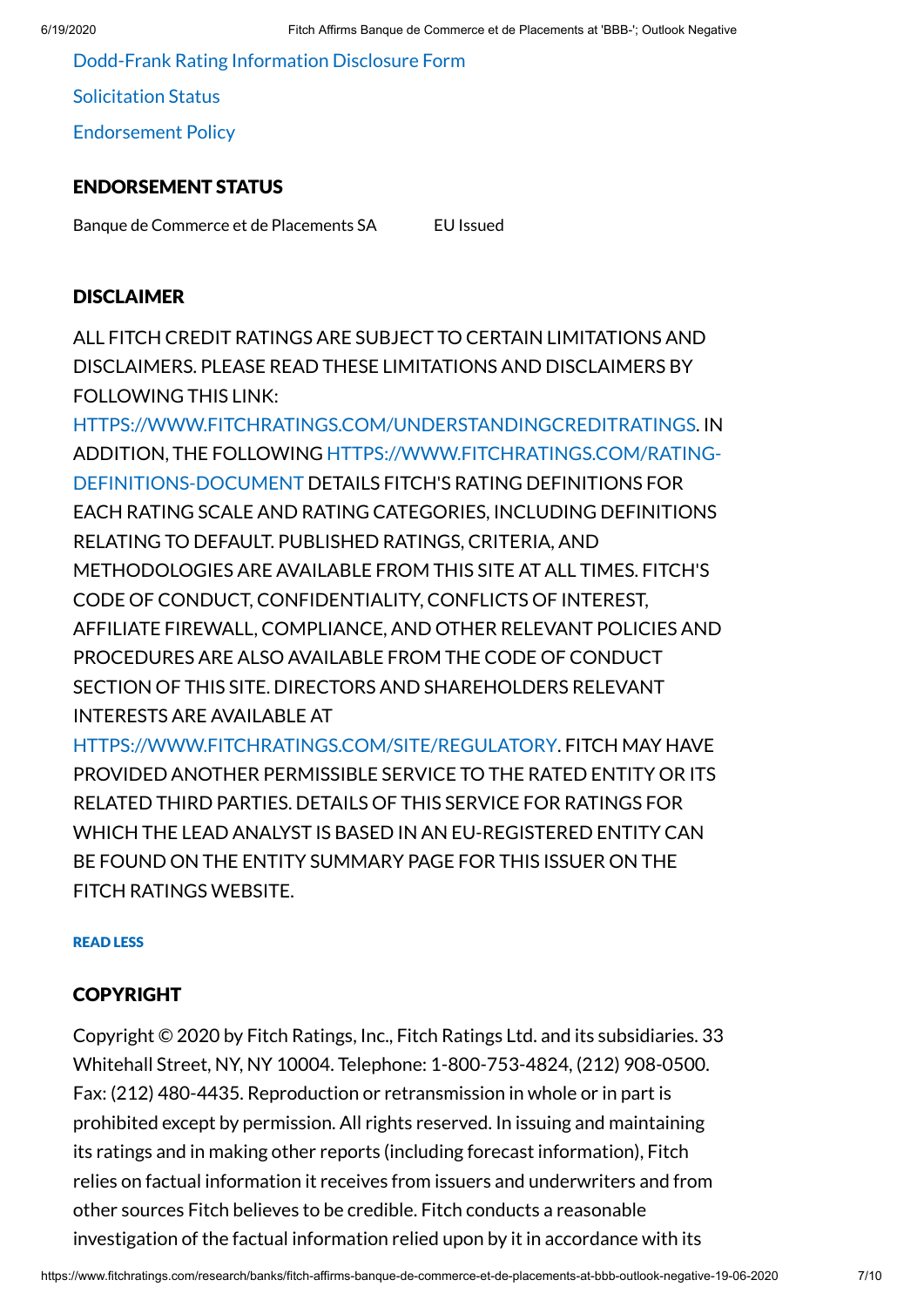ratings methodology, and obtains reasonable verification of that information from independent sources, to the extent such sources are available for a given security or in a given jurisdiction. The manner of Fitch's factual investigation and the scope of the third-party verification it obtains will vary depending on the nature of the rated security and its issuer, the requirements and practices in the jurisdiction in which the rated security is offered and sold and/or the issuer is located, the availability and nature of relevant public information, access to the management of the issuer and its advisers, the availability of pre-existing thirdparty verifications such as audit reports, agreed-upon procedures letters, appraisals, actuarial reports, engineering reports, legal opinions and other reports provided by third parties, the availability of independent and competent third- party verification sources with respect to the particular security or in the particular jurisdiction of the issuer, and a variety of other factors. Users of Fitch's ratings and reports should understand that neither an enhanced factual investigation nor any third-party verification can ensure that all of the information Fitch relies on in connection with a rating or a report will be accurate and complete. Ultimately, the issuer and its advisers are responsible for the accuracy of the information they provide to Fitch and to the market in offering documents and other reports. In issuing its ratings and its reports, Fitch must rely on the work of experts, including independent auditors with respect to financial statements and attorneys with respect to legal and tax matters. Further, ratings and forecasts of financial and other information are inherently forward-looking and embody assumptions and predictions about future events that by their nature cannot be verified as facts. As a result, despite any verification of current facts, ratings and forecasts can be affected by future events or conditions that were not anticipated at the time a rating or forecast was issued or affirmed. The information in this report is provided "as is" without any representation or warranty of any kind, and Fitch does not represent or warrant that the report or any of its contents will meet any of the requirements of a recipient of the report. A Fitch rating is an opinion as to the creditworthiness of a security. This opinion and reports made by Fitch are based on established criteria and methodologies that Fitch is continuously evaluating and updating. Therefore, ratings and reports are the collective work product of Fitch and no individual, or group of individuals, is solely responsible for a rating or a report. The rating does not address the risk of loss due to risks other than credit risk, unless such risk is specifically mentioned. Fitch is not engaged in the offer or sale of any security. All Fitch reports have shared authorship. Individuals identified in a Fitch report were involved in, but are not solely responsible for, the opinions stated therein. The individuals are named for contact purposes only. A report providing a Fitch rating is neither a prospectus nor a substitute for the information assembled, verified and presented to investors by the issuer and its agents in connection with the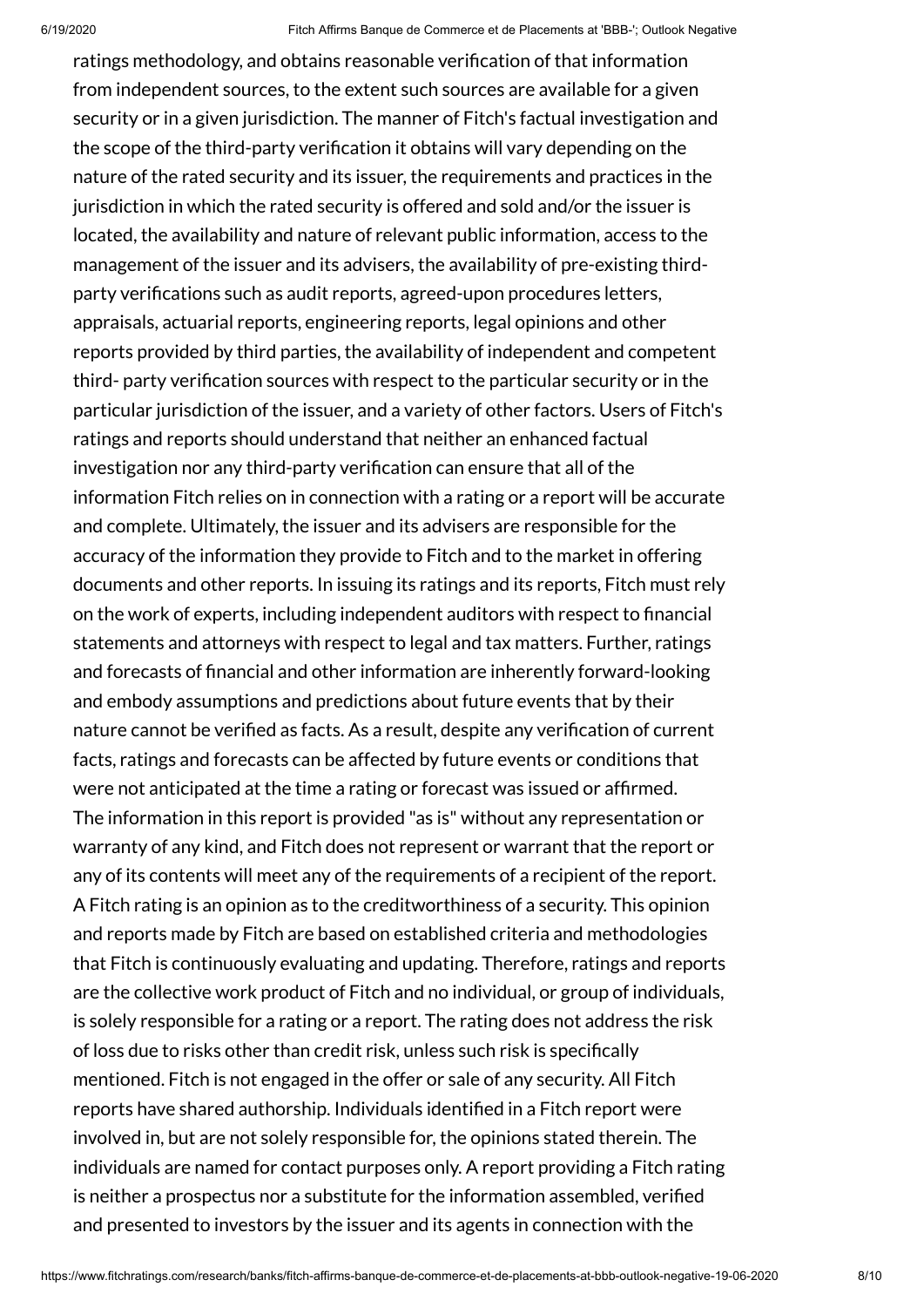sale of the securities. Ratings may be changed or withdrawn at any time for any reason in the sole discretion of Fitch. Fitch does not provide investment advice of any sort. Ratings are not a recommendation to buy, sell, or hold any security. Ratings do not comment on the adequacy of market price, the suitability of any security for a particular investor, or the tax-exempt nature or taxability of payments made in respect to any security. Fitch receives fees from issuers, insurers, guarantors, other obligors, and underwriters for rating securities. Such fees generally vary from US\$1,000 to US\$750,000 (or the applicable currency equivalent) per issue. In certain cases, Fitch will rate all or a number of issues issued by a particular issuer, or insured or guaranteed by a particular insurer or guarantor, for a single annual fee. Such fees are expected to vary from US\$10,000 to US\$1,500,000 (or the applicable currency equivalent). The assignment, publication, or dissemination of a rating by Fitch shall not constitute a consent by Fitch to use its name as an expert in connection with any registration statement filed under the United States securities laws, the Financial Services and Markets Act of 2000 of the United Kingdom, or the securities laws of any particular jurisdiction. Due to the relative efficiency of electronic publishing and distribution, Fitch research may be available to electronic subscribers up to three days earlier than to print subscribers. For Australia, New Zealand, Taiwan and South Korea only: Fitch Australia Pty Ltd holds an Australian financial services license (AFS license no. 337123) which authorizes it to provide credit ratings to wholesale clients only. Credit ratings information published by Fitch is not intended to be used by persons who are retail clients within the meaning of the Corporations Act 2001 Fitch Ratings, Inc. is registered with the U.S. Securities and Exchange Commission as a Nationally Recognized Statistical Rating Organization (the "NRSRO"). While certain of the NRSRO's credit rating subsidiaries are listed on Item 3 of Form NRSRO and as such are authorized to issue credit ratings on behalf of the NRSRO (see https://www.fitchratings.com/site/regulatory), other credit rating subsidiaries are not listed on Form NRSRO (the "non-NRSROs") and therefore credit ratings issued by those subsidiaries are not issued on behalf of the NRSRO. However, non-NRSRO personnel may participate in determining credit ratings issued by or on behalf of the NRSRO.

#### READ LESS

#### <span id="page-8-0"></span>SOLICITATION STATUS

The ratings above were solicited and assigned or maintained at the request of the rated entity/issuer or a related third party. Any exceptions follow below.

# <span id="page-8-1"></span>ENDORSEMENT POLICY